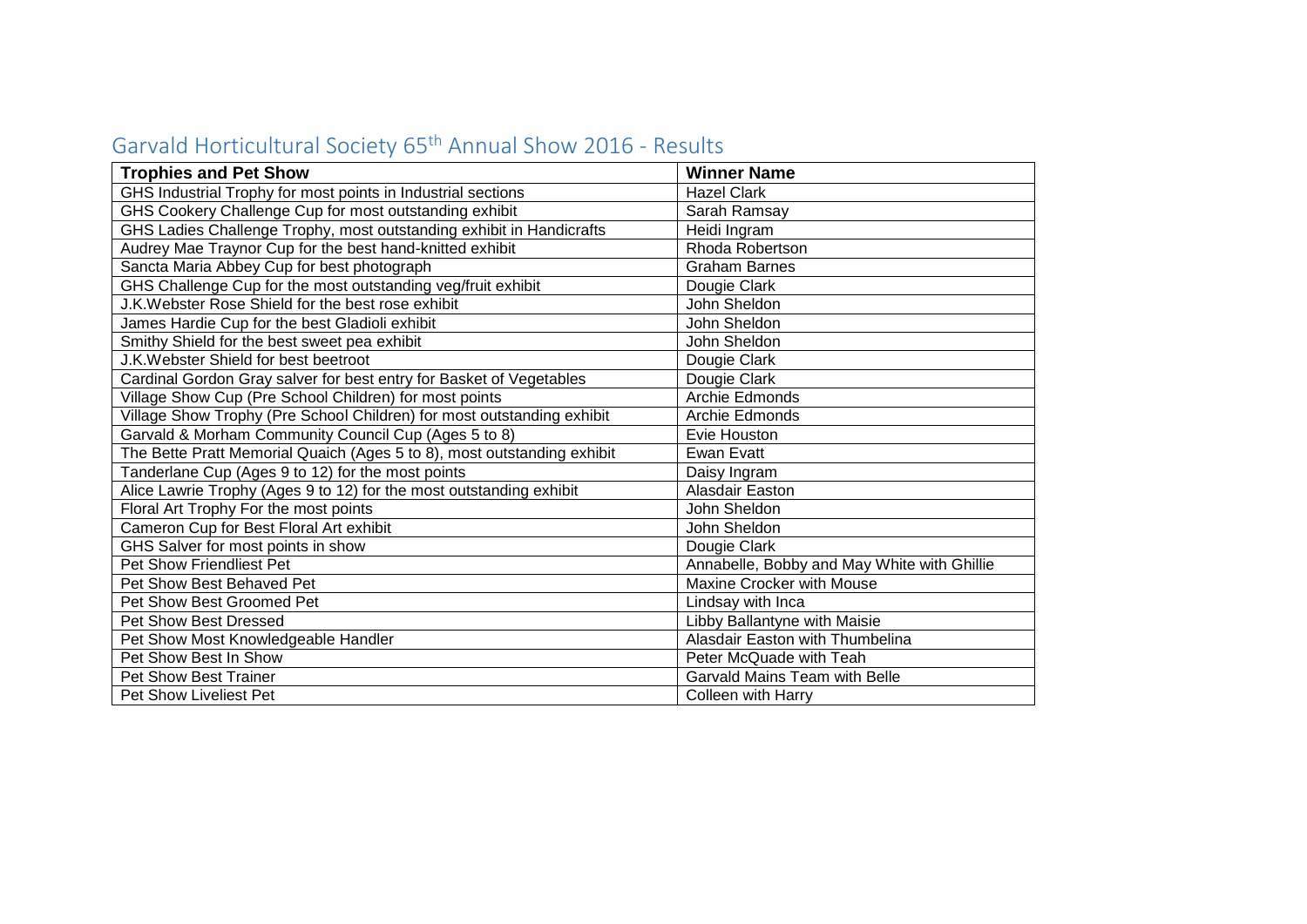## Classes

| Category | <b>Description</b>                                       | <b>Winner</b>           | Second               | <b>Third</b>       |
|----------|----------------------------------------------------------|-------------------------|----------------------|--------------------|
| A01      | Knitted or crocheted hat                                 | <b>Rhoda Robertson</b>  | #N/A                 | #N/A               |
| A02      | A crafty corsage                                         | #N/A                    | #N/A                 | #N/A               |
| A03      | Patchwork article                                        | Kathleen Harrison       | #N/A                 | #N/A               |
| A04      | <b>Embroidered article</b>                               |                         | #N/A                 | #N/A               |
| A05      |                                                          | Heidi Ingram            | Kathleen Harrison    | #N/A               |
|          | An upcycled item                                         | Mike Traynor            |                      |                    |
| A06      | A handmade shopping bag                                  | Heidi Ingram            | Mary Wallace         | Sarah Ramsay       |
| A07      | Useful and decorative article                            | <b>Mike Guest</b>       | #N/A                 | #N/A               |
| A08      | Article made from wood                                   | <b>Stuart Robertson</b> | Lauren Aitchison     | Isaac Ingram       |
| A09      | A cushion (made or embellished, with or without filling) | Heidi Ingram            | Lauren Aitchison     | <b>Hazel Clark</b> |
| A10      | A charcoal or pencil sketch                              | <b>Thomas Stanley</b>   | #N/A                 | #N/A               |
| A19      | Jar of Chutney                                           | <b>Hazel Clark</b>      | #N/A                 | #N/A               |
| A20      | Jar of Lemon Curd                                        | Jo Robertson            | #N/A                 | #N/A               |
| A21      | Jar of fruit Jelly                                       | Mary Wallace            | #N/A                 | #N/A               |
| A22      | Jar of Raspberry Jam                                     | Mike Traynor            | Mary Wallace         | <b>Hazel Clark</b> |
| A23      | Jar of Strawberry Jam                                    | Mary Wallace            | <b>Hazel Clark</b>   | #N/A               |
| A24      | Jar of jam made with any other fruit.                    | <b>Hazel Clark</b>      | Mary Wallace         | Ann Darby          |
| A25      | Jar of Marmalade                                         | <b>Hazel Clark</b>      | #N/A                 | #N/A               |
| A26      | 4 fruit Scones                                           | Henry Wallace           | Anne White           | Lauren Aitchison   |
| A27      | 4 choc chip cookies                                      | <b>Tilly Bellamy</b>    | Jo Robertson         | Lauren Aitchison   |
| A28      | 4 single Meringues - no cream                            | <b>Tertia Houston</b>   | Jo Robertson         | Sarah Ramsay       |
| A29      | 4 Hen's Eggs                                             | Jo Robertson            | Lauren Aitchison     | #N/A               |
| A30      | 4 Chocolate Brownies.                                    | <b>Shirley Evatt</b>    | <b>Tilly Bellamy</b> | Jo Robertson       |
| A31      | 4 Pieces of tablet                                       | <b>Anne Raitt</b>       | #N/A                 | #N/A               |
| A32      | A Loaf of bread                                          | <b>Katie Mowat</b>      | #N/A                 | #N/A               |
| A33      | A lemon drizzle cake                                     | Anne White              | Fiona Sheldon        | <b>Hazel Clark</b> |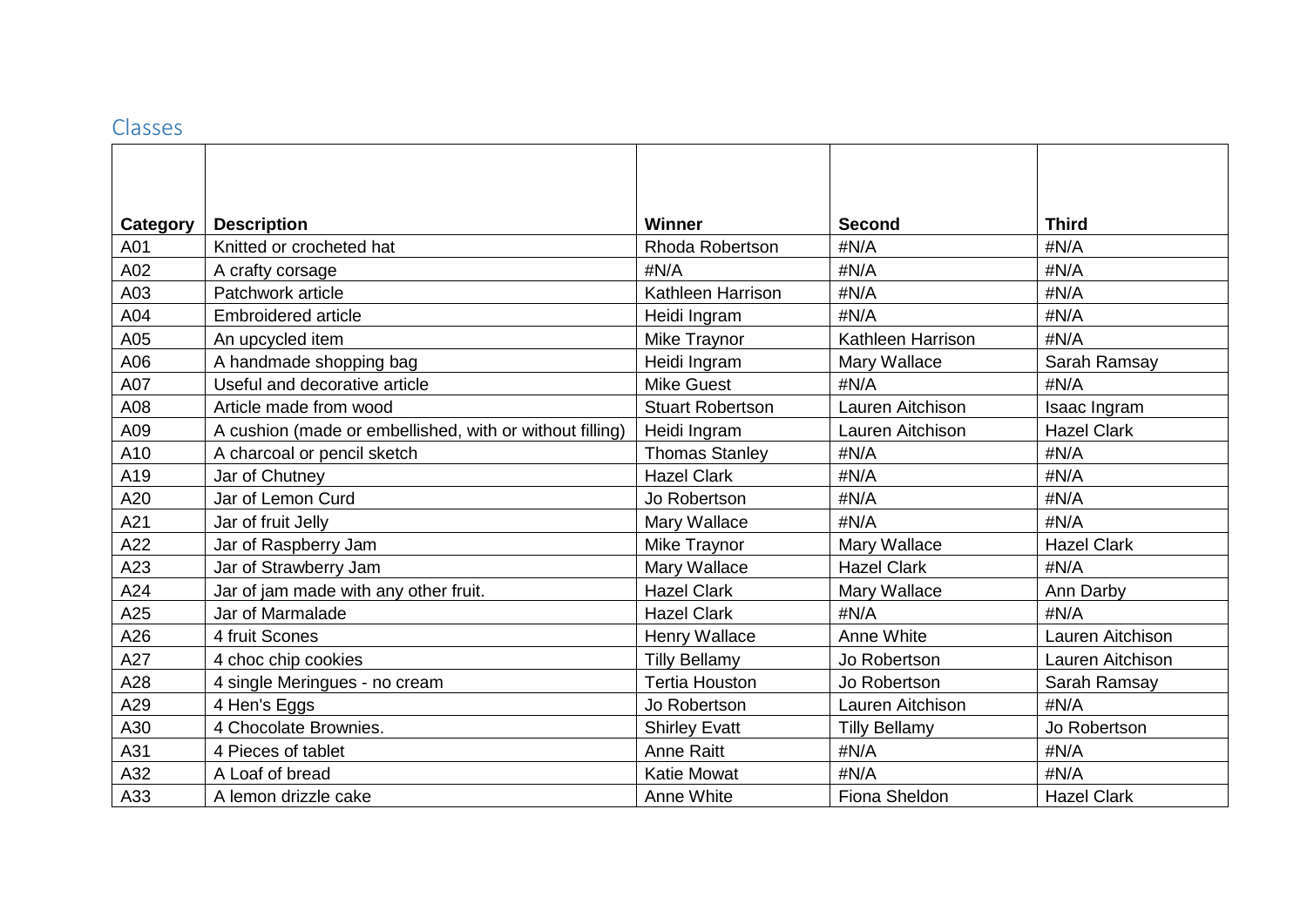| A34             | A fruit loaf                                                     | Anne White            | Liz Leather              | <b>Hazel Clark</b>    |
|-----------------|------------------------------------------------------------------|-----------------------|--------------------------|-----------------------|
| A35             | An apple tart or flan                                            | <b>Hazel Clark</b>    | Lauren Aitchison         | Margaret Ingle        |
| A36             | A loaf of gingerbread                                            | Sarah Ramsay          | <b>Caroline McGregor</b> | Liz Leather           |
| <b>B01</b>      | Shot Glass of home-made liqueur                                  | <b>Beverley White</b> | Kathleen Harrison        | <b>Tertia Houston</b> |
|                 | 2 Bottles of home brewed ale or lager (250-600ml                 |                       |                          |                       |
|                 | brown or green glass bottles, free of labels and                 |                       |                          |                       |
| <b>B02</b>      | identifiying marks) (beers may be bottle or cask<br>conditioned) | <b>Eric Easton</b>    | James Mowat              | Tom Edmonds           |
|                 |                                                                  |                       |                          |                       |
| <b>B03</b>      | 1 bottle of home-made still lemonade                             | Lee Robertson         | #N/A                     | #N/A                  |
| <b>B04</b>      | Shot Glass of sloe gin                                           | Ann Darby             | Mike Traynor             | Liz Leather           |
| C01             | Wildlife                                                         | <b>Graham Barnes</b>  | Heidi Ingram             | <b>Alistair Hay</b>   |
| C <sub>02</sub> | A Beautiful View                                                 | Heidi Ingram          | <b>Graham Barnes</b>     | Alistair Hay          |
| C03             | <b>Reflections</b>                                               | <b>Graham Barnes</b>  | <b>Alistair Hay</b>      | Heidi Ingram          |
|                 | A close up of an interesting feature on one of                   |                       |                          |                       |
| CO <sub>4</sub> | Garvald's buildings                                              | <b>Graham Barnes</b>  | #N/A                     | #N/A                  |
| CO <sub>5</sub> | A Flower                                                         | <b>Graham Barnes</b>  | <b>Alistair Hay</b>      | Heidi Ingram          |
| CO6             | On holiday                                                       | <b>Alistair Hay</b>   | <b>Graham Barnes</b>     | Heidi Ingram          |
| C07             | A Portrait                                                       | <b>Graham Barnes</b>  | Sarah Ramsay             | <b>Alistair Hay</b>   |
| C08             | A Black & White Picture                                          | <b>Graham Barnes</b>  | <b>Alistair Hay</b>      | Heidi Ingram          |
| C <sub>09</sub> | Action                                                           | Heidi Ingram          | <b>Graham Barnes</b>     | Finlay Hay            |
| D01             | Exhibit depicting a named poem (accessories allowed)             | Anne Traynor          | John Sheldon             | #N/A                  |
|                 |                                                                  |                       |                          |                       |
|                 | A miniature exhibit not exceeding 150mm in any                   |                       |                          |                       |
| D <sub>02</sub> | direction                                                        | John Sheldon          | #N/A                     | #N/A                  |
|                 | A table arrangement with one candle (no other                    |                       |                          |                       |
| D <sub>03</sub> | accessories)                                                     | Fiona Sheldon         | #N/A                     | #N/A                  |
|                 | An exhibit in any container using foliage and/or berries         |                       |                          |                       |
| D <sub>04</sub> | and fruit, but without flowers                                   | John Sheldon          | #N/A                     | #N/A                  |
|                 | An arrangement of flower heads floating in a shallow             |                       |                          |                       |
| D <sub>05</sub> | dish of water                                                    | John Sheldon          | #N/A                     | #N/A                  |
| E01             | 1 Fuchsia                                                        | Alan Ingle            | John Sheldon             | #N/A                  |
| E02             | 1 Pelargonium, Geranium                                          | John Sheldon          | Mary Wallace             | #N/A                  |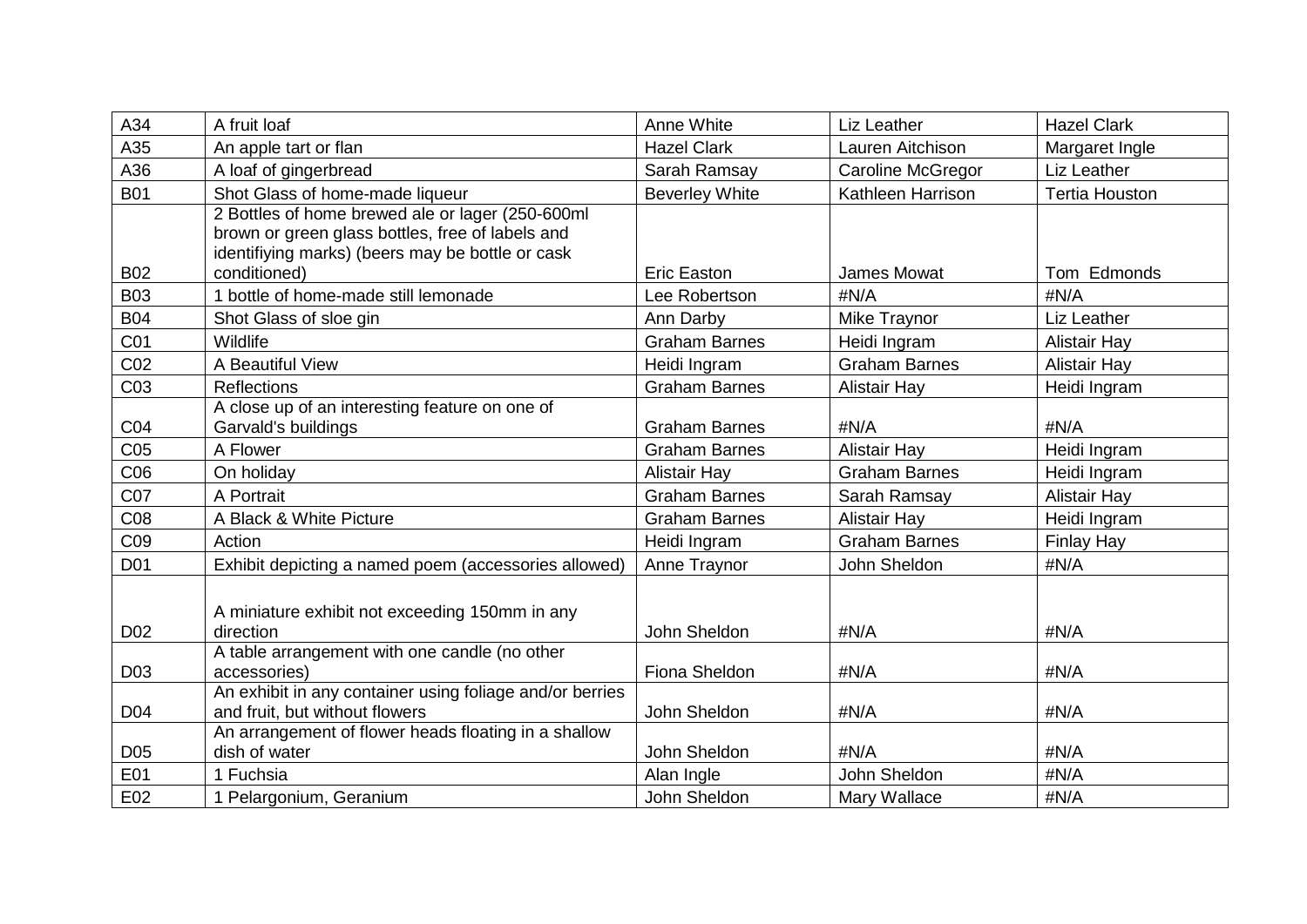| E03             | Flowering Plant (other than above)                   | John Sheldon       | Caroline McGregor  | Mary Wallace       |
|-----------------|------------------------------------------------------|--------------------|--------------------|--------------------|
|                 |                                                      |                    |                    |                    |
| E04             | 1 Fern                                               | John Sheldon       | Alan Ingle         | #N/A               |
| E05             | 1 Foliage Plant                                      | Mary Wallace       | Alan Ingle         | #N/A               |
| E06             | 1 Cactus or Succulent                                | Alan Ingle         | John Sheldon       | #N/A               |
| E07             | 1 Orchid.                                            | #N/A               | #N/A               | #N/A               |
| E08             | 1 Vase Asters, 4 Blooms                              | #N/A               | #N/A               | #N/A               |
| E09             | 1 Vase H.T. Roses, 3 Blooms                          | John Sheldon       | <b>Hazel Clark</b> | <b>Trudi Cueto</b> |
| E10             | 1 Vase H.T. Roses, 1 Bloom                           | <b>Hazel Clark</b> | John Sheldon       | Alan Ingle         |
| E11             | 1 Vase Floribunda Rose, 1 Stem                       | <b>Hazel Clark</b> | #N/A               | #N/A               |
| E12             | 1 Vase Roses, Mixed, Min 4 Stems                     | <b>Trudi Cueto</b> | #N/A               | #N/A               |
| E <sub>13</sub> | 1 Vase Shrub Roses, 4 Stems                          | #N/A               | #N/A               | #N/A               |
| E14             | 1 Vase Annuals, 1 kind                               | John Sheldon       | #N/A               | #N/A               |
| E15             | 2 Vases Annuals, 2 Distinct Kinds                    | #N/A               | #N/A               | #N/A               |
| E16             | 1 Vase Annuals, 3 Distinct Kinds                     | John Sheldon       | #N/A               | #N/A               |
| E17             | 1 Vase Gladioli, 3 Spikes                            | Liz Leather        | #N/A               | #N/A               |
| E18             | 1 Vase Gladioli, 1 Spike                             | John Sheldon       | #N/A               | #N/A               |
| E19             | 1 Vase Cactus Dahlias, 3 Blooms                      | Alan Ingle         | #N/A               | #N/A               |
| E20             | 1 Vase Decorative Dahlias, 3 Blooms                  | Anne Traynor       | Alan Ingle         | <b>Hazel Clark</b> |
| E21             | 1 Vase Pom-Pom Dahlias, 5 Blooms.                    | Alan Ingle         | #N/A               | #N/A               |
| E22             | 1 Vase French Marigolds, 6 Blooms.                   | #N/A               | #N/A               | #N/A               |
| E23             | 1 Vase African Marigolds, 4 Blooms.                  | Margaret Ingle     | John Sheldon       | #N/A               |
| E24             | Vase Phlox, 3 Spikes                                 | <b>Hazel Clark</b> | Liz Leather        | #N/A               |
| E25             | 2 Vases of Flowers from Open Border                  | Anne Traynor       | Alan Ingle         | #N/A               |
| E26             | 1 Vase Herbaceous, 2 Distinct Kinds                  | <b>Hazel Clark</b> | <b>Katie Mowat</b> | #N/A               |
| E27             | 1 Vase Mixed Herbaceous                              | <b>Hazel Clark</b> | <b>Katie Mowat</b> | #N/A               |
|                 | 2 Vases Sweet Peas, 7 Spikes in Each, one variety in |                    |                    |                    |
| E28             | each vase                                            | John Sheldon       | #N/A               | #N/A               |
| E29             | 1 Vase Sweet Peas, 9 Spikes                          | John Sheldon       | Hamish Gibson      | #N/A               |
| E30             | 1 Vase mixed Shrubs-Foliage                          | #N/A               | #N/A               | #N/A               |
| E31             | 1 Vase 4 Mixed Flowering shrubs                      | #N/A               | #N/A               | #N/A               |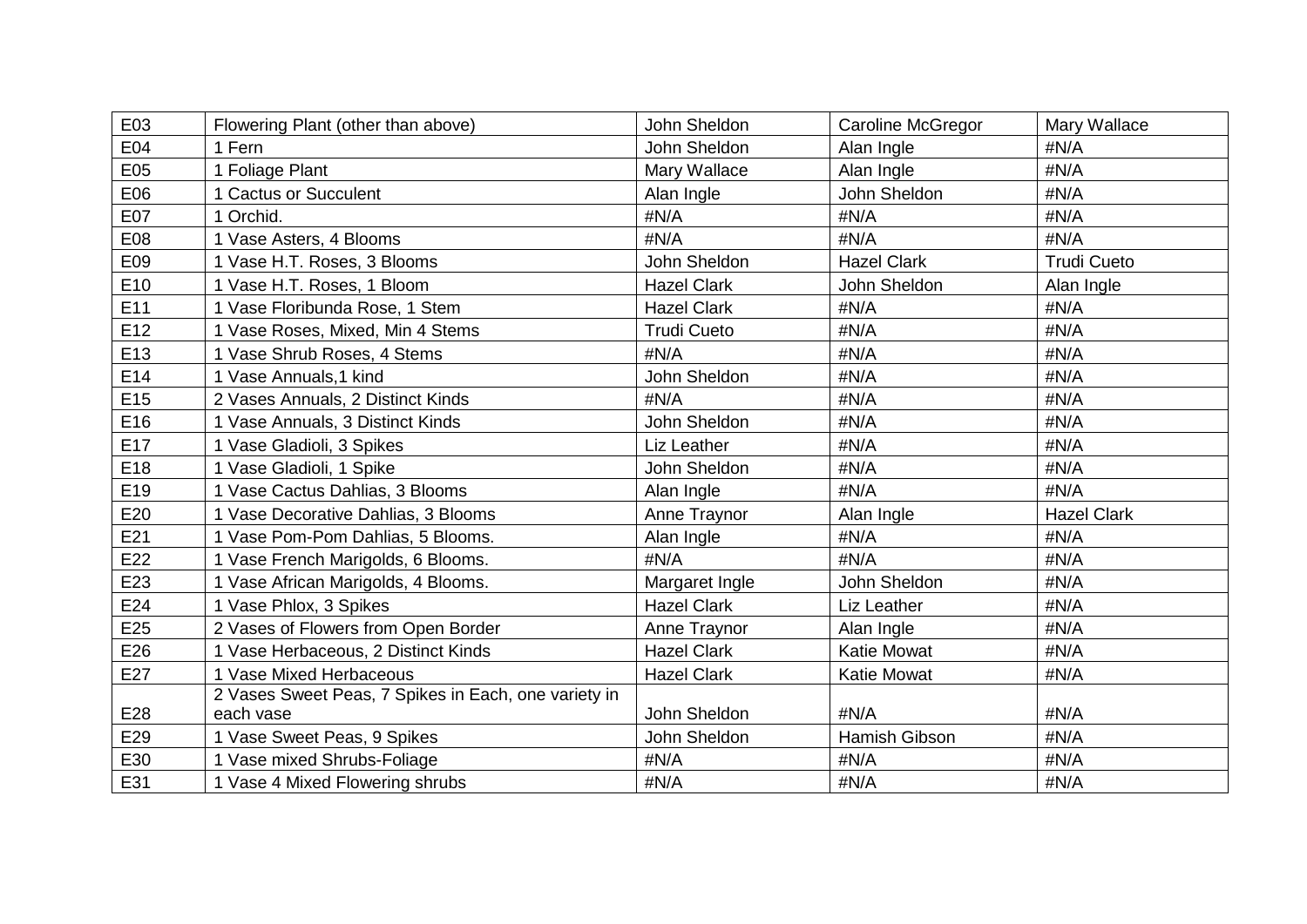| E32             | 1 Vase, 1 Flowering Shrub, 3 Stems     | Liz Leather              | Alan Ingle               | John Sheldon             |
|-----------------|----------------------------------------|--------------------------|--------------------------|--------------------------|
| E33             | 1 Vase of Sunflowers.                  | #N/A                     | #N/A                     | #N/A                     |
| E34             | 6 Fuchsia Heads on a Board.            | John Sheldon             | #N/A                     | #N/A                     |
| F01             | 6 Pods Broad Beans                     | Dougie Clark             | John Sheldon             | Alan Ingle               |
| F <sub>02</sub> | 4 Runner Beans                         | Dougie Clark             | Henry Wallace            | #N/A                     |
| F03             | 6 French Beans                         | #N/A                     | #N/A                     | #N/A                     |
| F04             | 6 Pods Peas                            | Ian McMullan             | Alan Ingle               | <b>Malcolm Macmillan</b> |
| F <sub>05</sub> | 6 Tomatoes (Cherry Variety)            | Robert Logan             | <b>Henry Wallace</b>     | Mike Traynor             |
| F06             | 4 Tomatoes                             | Ian McMullan             | Henry Wallace            | Robert Logan             |
| F07             | 2 Turnips                              | <b>Malcolm Macmillan</b> | #N/A                     | #N/A                     |
| F08             | 2 Beetroot, Globe                      | Dougie Clark             | Hamish Gibson            | Alan Ingle               |
| F <sub>09</sub> | 2 Beetroot, Cylindra.                  | Dougie Clark             | Henry Wallace            | #N/A                     |
| F10             | 2 Carrots.                             | Henry Wallace            | Dougie Clark             | #N/A                     |
| F11             | 2 Parsnips.                            | #N/A                     | #N/A                     | #N/A                     |
| F12             | 4 Onions, Grown from setts             | Robert Logan             | Dougie Clark             | #N/A                     |
| F13             | 4 Onions, Grown from seed              | Dougie Clark             | Alan Ingle               | #N/A                     |
| F14             | 4 Onions, Red                          | Dougie Clark             | #N/A                     | #N/A                     |
| F <sub>15</sub> | Heaviest Marrow.                       | Dougie Clark             | Malcolm Macmillan        | #N/A                     |
| F16             | 6 Shallots, Yellow or Red.             | Robert Logan             | Dougie Clark             | #N/A                     |
| F17             | 4 Potatoes, Named - coloured           | Dougie Clark             | Robert Logan             | Henry Wallace            |
| F18             | 4 Potatoes, Named - White              | <b>Henry Wallace</b>     | <b>Hamish Gibson</b>     | Dougie Clark             |
| F <sub>19</sub> | Potatoes, 3 Varieties, 3 of each kind. | Dougie Clark             | Malcolm Macmillan        | #N/A                     |
| F20             | 2 Leeks                                | Dougie Clark             | #N/A                     | #N/A                     |
| F21             | 1 Marrow, Quality                      | Dougie Clark             | Malcolm Macmillan        | Alan Ingle               |
| F <sub>22</sub> | 1 Cabbage                              | <b>Malcolm Macmillan</b> | #N/A                     | #N/A                     |
| F <sub>23</sub> | 1 Cauliflower                          | #N/A                     | #N/A                     | #N/A                     |
| F24             | 1 Lettuce                              | Dougie Clark             | #N/A                     | #N/A                     |
| F <sub>25</sub> | 3 Courgettes                           | Henry Wallace            | <b>Caroline McGregor</b> | Malcolm Macmillan        |
| F26             | 3 Stalks Rhubarb                       | Dougie Clark             | Lauren Aitchison         | #N/A                     |
| F <sub>27</sub> | 1 Vase Mixed Herbs                     | Dougie Clark             | <b>Katie Mowat</b>       | #N/A                     |